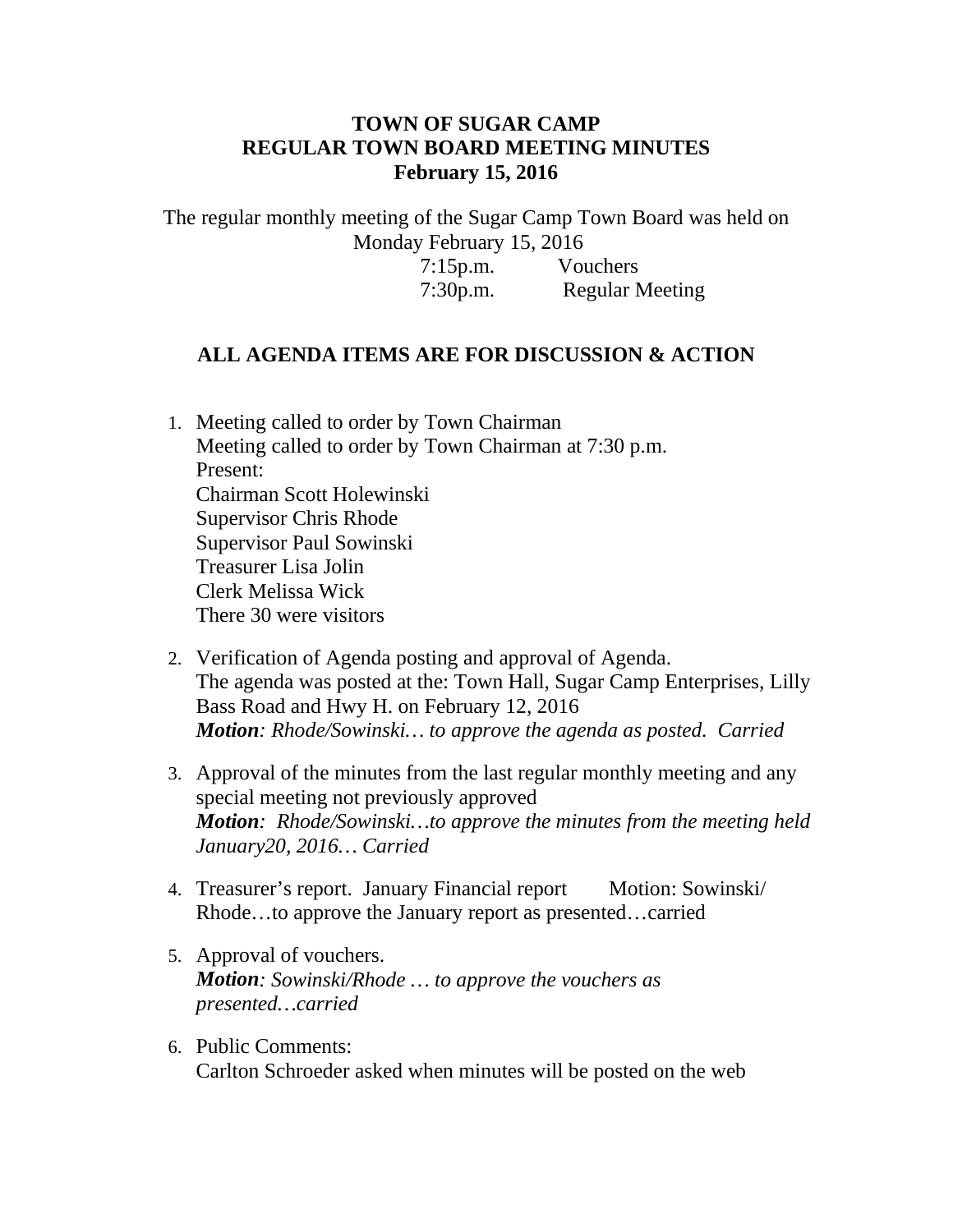- 7. Correspondences:
- 8. Old Business: None
- 9. New Business:
	- A. Terry Quick Administrative Review Permit

Discuss zoning permit 13.014 issued 1-15-13, the Town discussed the permit on 12-26-12. No deed restrictions were submitted to the Town at the time of the recommendation to the county that the Town had any concerns or objections to the Administrative Review Permit. Chairman Holewinski presented background to the Quick Administrative Review Permit, discussed zoning districts, deed restrictions and conveyances.Since then the Town Board received multiple phone calls with concerns over the issuance of the ARP. Violations noted were: more than 6 people, more than 3 parked cars and quiet hours. Town Chair was presented a copy of an abstract showing deed restrictions recorded 11-25-1971. Discussions followed from the public, the Quicks and the Quick's attorney. Copies of those discussions are in the Town office under Liz and Terry Quick ARP file.

*Motion by Holewinski second by Rhode asking the Oneida County Planning and Zoning committee that they would revoke the ARP based on the deed restrictions and documented violations given to the Board. Aye vote by Holewinski and Rhode, Nay vote by Sowinski. Motion passed.*

Holewinski asked the Zoning Administrator if we should go through the general standards of approval,With Karl Jennerich responding no at this time. The Town Board Chair has a copy of the Town Chair's notes with 3 of the general standards, in his opinion, have not been met. See the Liz and Terry Quick file. Along with the letter to the zoning office, and other comments made at the meeting.

B. Requesting all Weekly Rentals and Tourist Rooming House Permits to be elevated from an Administrative Review Permit to a Conditional Use permit February 15, 2016 Sugar Camp Town Board Meeting

*Motion: Sowinski/Rhode to request that all Weekly rentals and tourist rooming house permits be elevated from an Administrative review permit to a conditional use permit for all property in the town of Sugar Camp.*